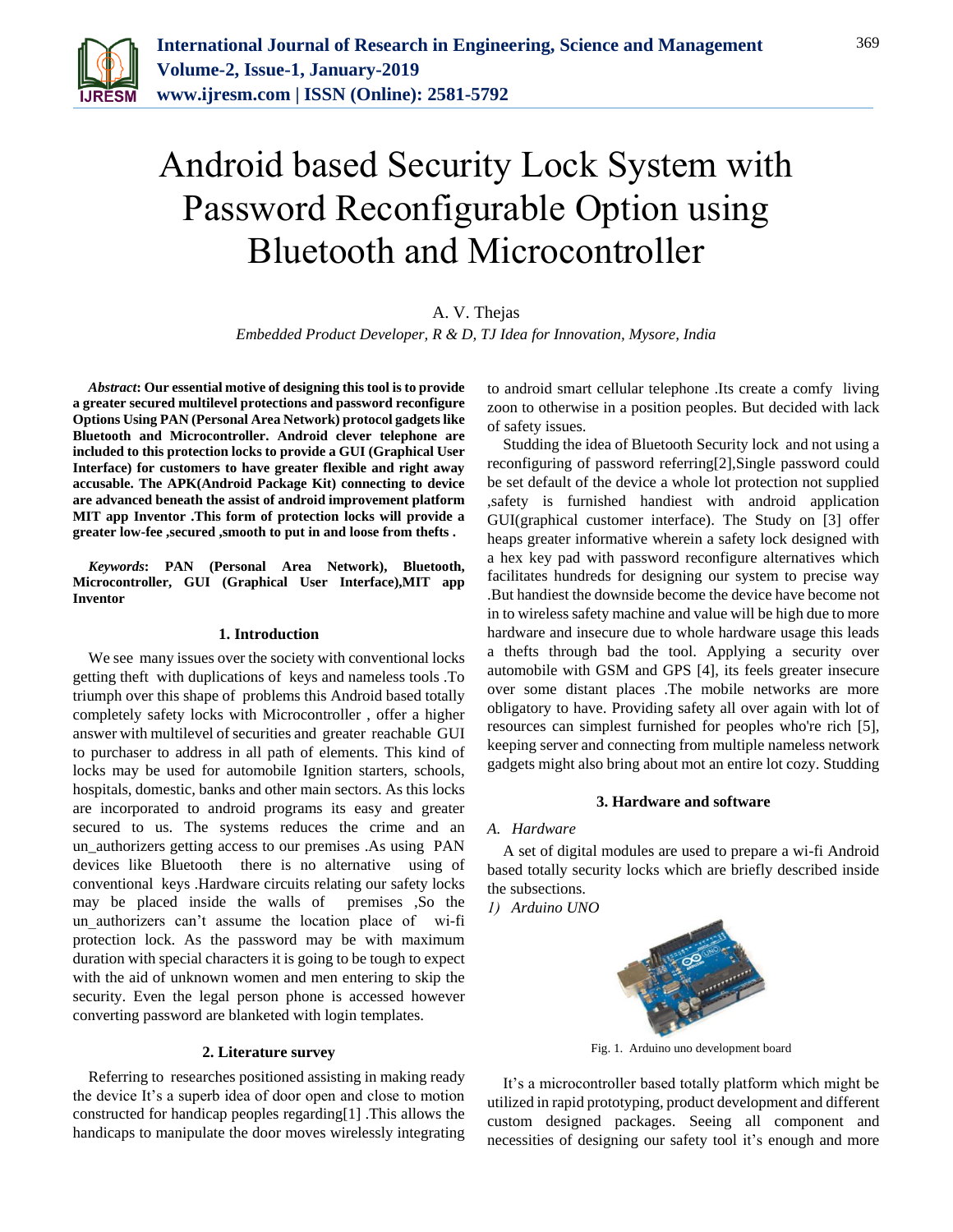

finest[11][9].It has various functions of elements we use few of them in our initiatives, UART protocol to connect Arduino, Bluetooth and Android utility, I/O ports to address relay lock ON/OFF, EEPROM to store if user adjustments the password. *2) Bluetooth*

It is a PAN (Personal Area Network device) used for short distance of conversation Bluetooth Module Features Support Master & Slave Mode Serial communications and it works with Frequency: 2.Four~2.524 GHz. Over the designing of the Wi-Fi security lock device, we are ideally the usage of HC-05 module. HC-05 are smooth to integrate with Arduino and provide a safety parameters earlier than connecting device. But there may be an issue with Bluetooth HC-05 Like the default password and baud price needs to be changed otherwise it might be easy to unauthorizers having access to Our safety tool ,So with the help of AT commanding [8] can be configured with desired password and person names.



Fig. 2. Bluetooth HC-05 module

*3) Relay*

Relays are electromagnetic device, electrically operated switch Where the Mini Electromagnetic lock which works with 12V to 24V, this 5V relay coil will work as intermediate between the controller and the actuator and helps open and locking system.



Fig. 3. Electromagnetic relay

*4) Mini Electromagnetic lock*



Fig. 4. Rrimin Lock Cylinder Mini Electromagnetic Control

The lock frame is product of iron cloth, hard and stable low power intake voltage 6V/12V/24V three specs, contemporary is handiest approximately 350mA/600mA/1.2A, strength instantaneous trigger release symmetrical design, vivid processing, irrespective of the advantageous, terrible, left, proper, generic installation, handy protection anti vibration,

anti-prying, drilling, open design generation for an expansion of merchandise of cupboard. This module will get included to 5V relay.

*5) Step down converter*

Where most of the hardware modules of the security lock are works with 5v of supply so need a protective and regulated supply .Using the below device we can achieve that.



Fig. 5. DC DC Converter LM2596 step down

#### *B. Software*

Programming of microcontroller and APK for android .we need an IDE (Integrated Development Environment),which provides integrated library functions and tools for designing. *1) Arduino IDE*



 The open-source Arduino Software (IDE), which helps to develop code and upload them to Arduino based boards we have used 1.8.3 version for programming [11]. *2) MIT App inventor* 



It's an online based android app development and editor tool uses a block code technique that helps in rapid apk development [6].

#### **4. Methodology**

Block diagram shows the Android Based Security lock system with Password Reconfigurable option using Bluetooth and Microcontroller. The Fig6 describes the architecture of the complete application of wireless security lock system, initially The user has to install Bluetooth security lock Apk to Android smart phone once after finishing of installation. Start paring the corresponding Bluetooth module HC-05 connecting over the security lock by entering Bluetooth module valid password .Once Bluetooth module is connected it will be listed over the connected devices then select the module and its ready to send the security passwords to destination lock .Enter the valid password which have been saved in the hardware EEPROM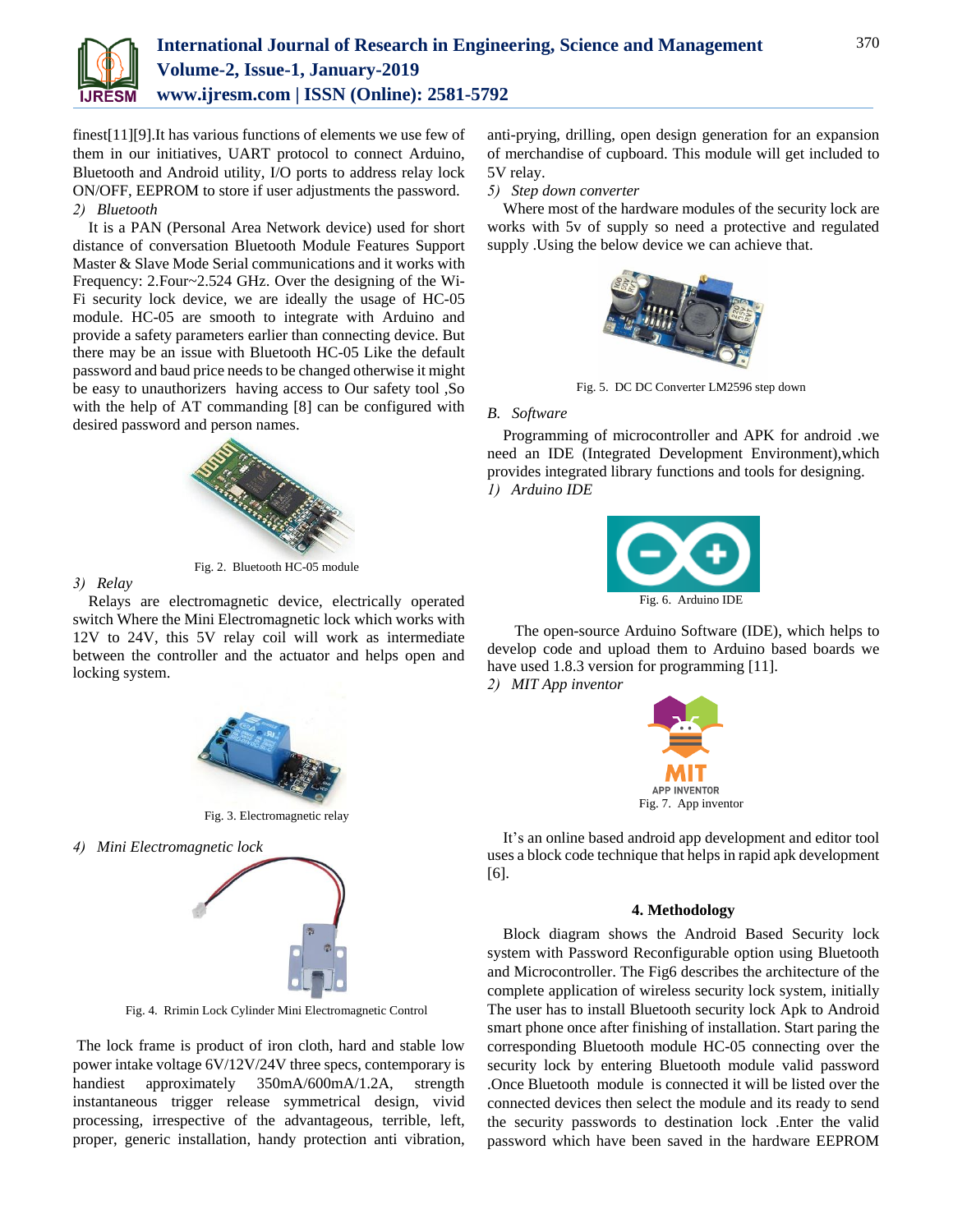

memory of security lock and with user requirement of open and closing of lock select on open/close button. The device also provides sound alerts and status of lock with help of status leds during entering of wrong passwords, lock open / closing and configuration of new passwords this helps in alert the area with un\_ authorizers accessing the device. At any time the valid user can change the device password there is an option of password configuration that to will be secured by password so even though accessing the user mobile by un\_ authorizers can don't have option of accessing or changing the password .Each of the time password are sent by user from his mobile a prefix will be added and sent that's only known developer of the device and another advantage of device is the lock will close automatically once open by the user it is done by using timer function so not to wait for user to close the door or user forgotten close the lock ,As we said our main objective is provide a multilevel ,lowcost secured security system and more convenient to handle by user with all our study this prototype provide maximum efficient of security comparing with conventional locks.

LED's during entering of wrong passwords, lock open / closing and configuration of new passwords this helps in alert the area with unauthorizers accessing the device. At any time the valid user can change the device password there is a option of password configuration that to will be secured by password so even though accessing the user mobile by un\_ authorizers can don't have option of accessing or changing the password .Each of the time password are sent by user from his mobile a prefix will be added and sent that's only known developer of the device and another advantage of device is the lock will close automatically once open by the user it is done by using timer function so not to wait for user to close the door or user forgotten close the lock ,As we said our main objective is provide a multilevel ,low-cost secured security system and more convenient to handle by user with all our study this prototype provide maximum efficient of security comparing with conventional locks.





Fig. 8. Block diagram shows the Android Based Security lock system with Password Reconfigurable option using Bluetooth and Microcontroller

The Fig. 8, describes the architecture of the complete application of wireless security lock system, initially the user has to install Bluetooth security lock Apk to Android smart phone once after finishing of installation. Start paring the corresponding Bluetooth module HC-05 connecting over the security lock by entering Bluetooth module valid password .Once Bluetooth module is connected it will be listed over the connected devices then select the module and its ready to send the security passwords to destination lock .Enter the valid password which have been saved in the hardware EEPROM memory of security lock and with user requirement of open and closing of lock select on open/close button. The device also provides sound alerts and status of lock with help of status





Fig. 9. Shows the workflow of security lock system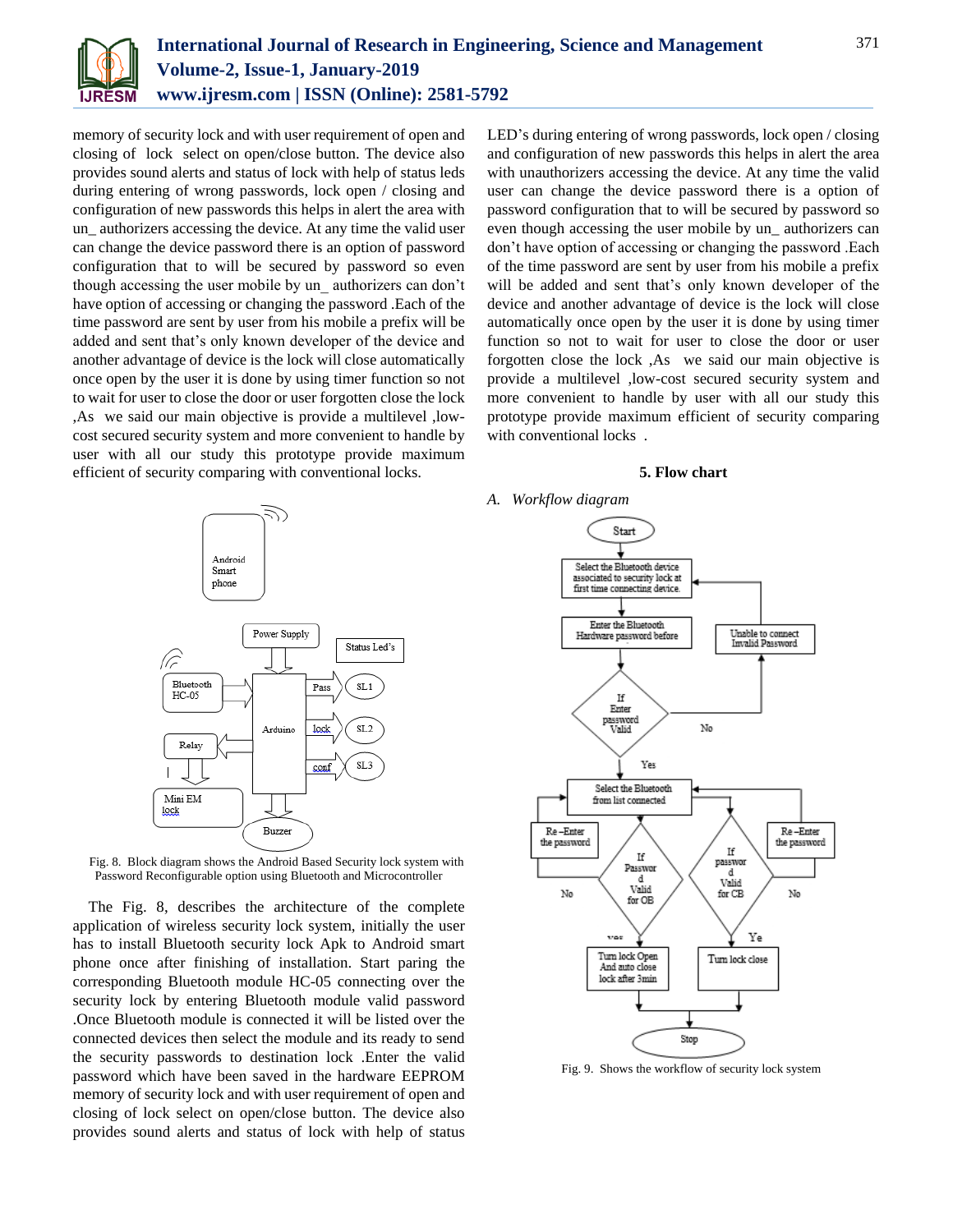

*B. Flow diagram for Password reconfiguration* 



Fig. 10. Shows the Password configuration of security lock System

The Fig. 9, PB (open Button) and CB (Close Button) functions over the lock and Fig8 shows the password reconfiguration of the security lock system. Its explains the multilevel of security the user has to enter before accessing a security lock.

# **6. Result and discussion**

The below Pictures demonstrates outcome of the device designed and describes the complete working. Each of the images are attached based on the output results and testing of the device.

*A. Modules of prototype*



Fig. 11. Status Led's with Buzzer for user to know the status of the device and alert during wrong password entries.



Fig. 12. Internal Circuitry of Android Based Security lock system with Password Reconfigurable option using Bluetooth and Microcontroller



| 4:58 AM                                                                   |  |                   |
|---------------------------------------------------------------------------|--|-------------------|
| <b>Bluetooth Security Lock</b>                                            |  |                   |
| <b>Pair Device</b>                                                        |  |                   |
| Connected                                                                 |  |                   |
| 98:D3:51:F5:A2:BC BT-LOCK                                                 |  |                   |
| <b>Disconnect</b>                                                         |  |                   |
| ENTER THE PASSWORD                                                        |  |                   |
|                                                                           |  |                   |
| <b>Open Door</b>                                                          |  | <b>Close Door</b> |
| <b>Bluetooth Device is Connected.</b><br>You can open/close ypur door now |  |                   |
| <b>Exit App</b>                                                           |  |                   |

**LOGIN TO CHANGE PASSWORD** 

Fig. 14. GUI (Graphical user Interface) Integrating Security lock, using smart android phone



Fig. 15. Lock status During OPEN Command.